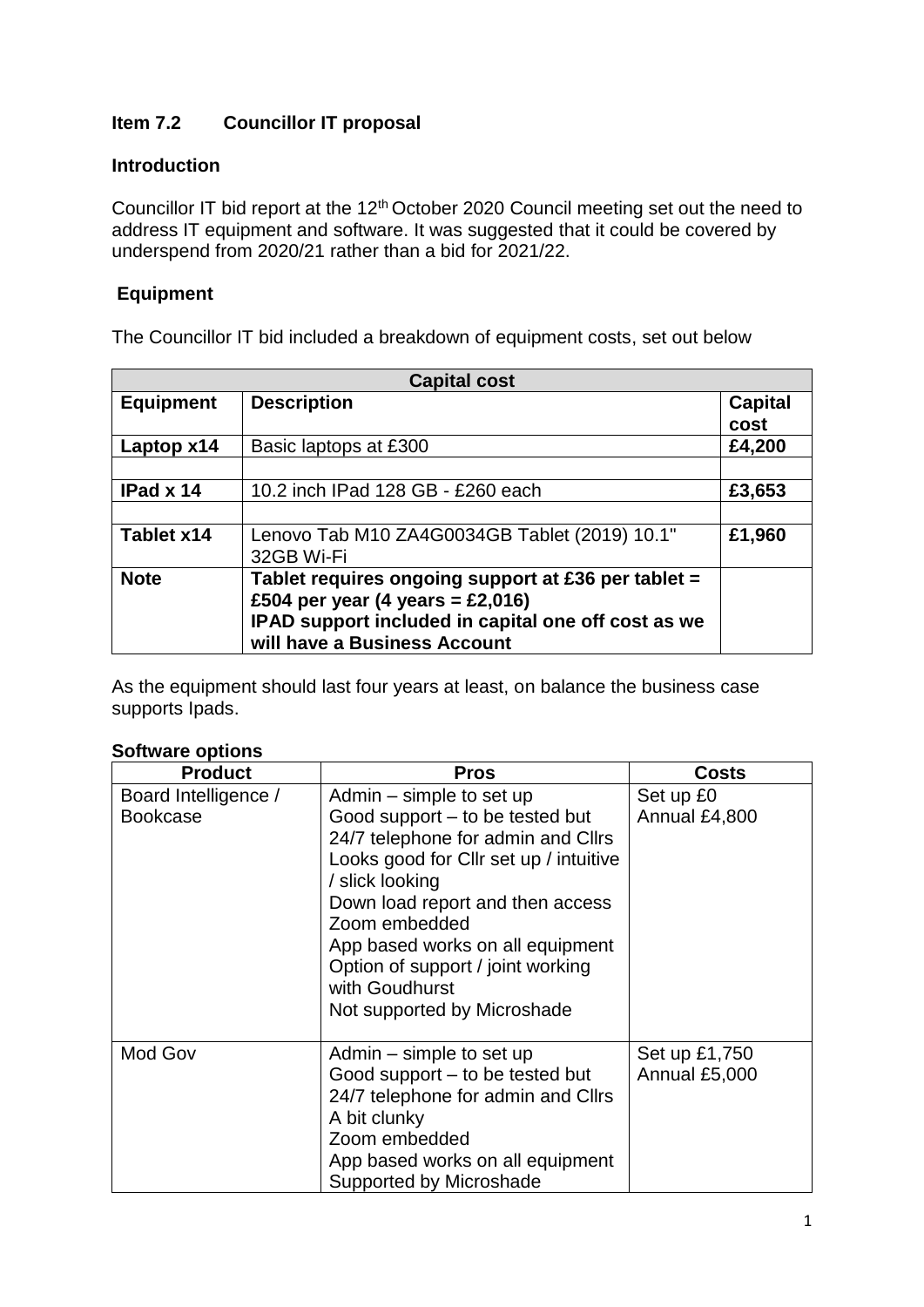| Ibabs | Admin – simple to set up<br>Good support - to be tested but<br>24/7 telephone for admin and Cllrs<br>Simple diary view for Cllrs - click<br>on meeting to access report<br>Zoom embedded<br>App based works on all equipment | Set up £395 <sup>a</sup><br>Annual £2,400<br>(A bundle of 10<br>$Clirs = £100$ per<br>month $x = £200$<br>per month $x$ 12 =<br>£2,400) |
|-------|------------------------------------------------------------------------------------------------------------------------------------------------------------------------------------------------------------------------------|-----------------------------------------------------------------------------------------------------------------------------------------|
|       | Supported by Microshade<br>Best Value for money                                                                                                                                                                              |                                                                                                                                         |

A – We have a £600 discount on training costs for being a Microshade customer

Since the IBABS presentation was circulated several points have been raised;

- 1. Security IBABS is fully compliant to ISO27001 certification and end to end encryption and used by Europol police and Ministry of Defence
- 2. Data protection IBAS are based in Holland, cloud based and fully GDPR compliant with our MSAzure servers in Amsterdam and Schiphol (mirrored for backup)

This meets all requirements under UK law but should things change re Brexit (unlikely as GDPR and EU servers is stipulated under UK law) then they will move all UK business to London.

3. Contract – they normally offer a one year rolling contract but are happy to offer longer if we wish  $-3 - 4$  years. It has a 3-month notice period

On balance the business case favours IBABS

#### **Funding**

It was suggested to fund the equipment and software from 2020/21 budgets rather than 2021/22.

The Historic Hawkhurst project is on hold in 2020/21 as it is not appropriate for KCC archivists to come to the office and scan documents in the current COVID 19 crisis.

Therefore, it is proposed to transfer the "Historic Hawkhurst" £3,000 budget for 2020/21 to the administration capital cost budget to make a total of £7,000.

Therefore, we have sufficient funding to cover the office IT equipment, one off cost of the 14 Ipads (£3,653), Software set up / training costs (£395) plus 3 months of the software cost (£600). We will need to ensure the ongoing software costs are included in the budget moving forward.

## **Proposal**

It is proposed to;

• Transfer £3,000 from the Historic Hawkhurst project to the Administration capital item budget code